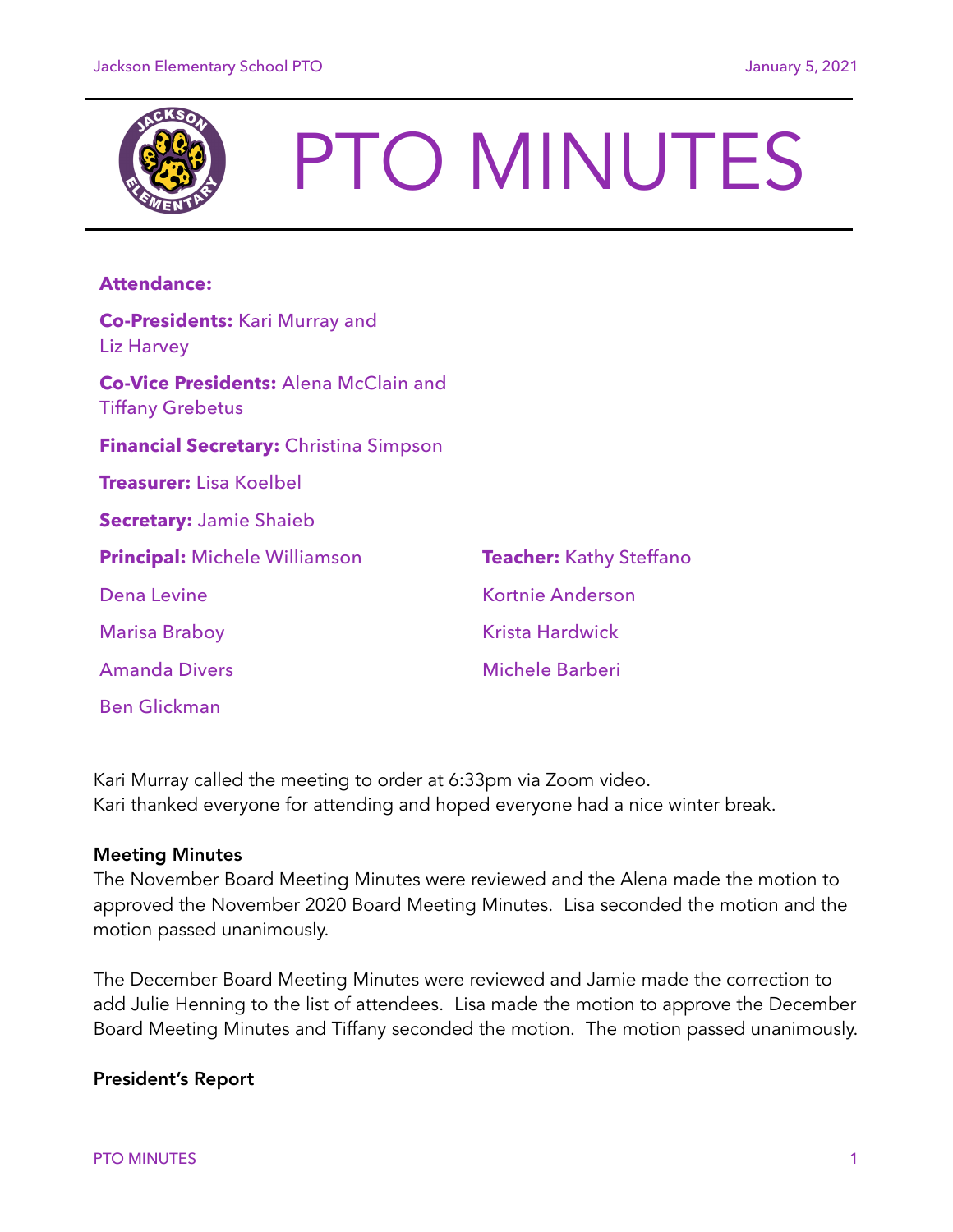Kari highlighted the events in December. She recognized the community team for a successful Winter Wonderland Drive Thru. A lot of toys were donated to the EDH Fire Department and everyone enjoyed the little goody bags that were handed out.

Kari recognized Tiffany and Alena for all their hard work on a successful auction that exceeded all goals.

The Power the Paw fundraiser has been discussed and is scheduled for March 15-19. They are hopeful for school to be open and for the Power the Paw fundraiser to help assist budgetary needs for the 2021-2022 school year.

# Financial Report

Lisa reported the financials for December.

Expenses included \$97 for outstanding Gala expense, \$1760 for Discovery Learning License Computer Program, \$610 Tax Payment, \$413 iXL program, \$898 Fund-A-Need, \$193 Admin fees, and a payment that had to be paid to the landscapers from the 2019 Fund-A-Need for taxes not collected.

Income included almost \$24K from the Santa's Virtual Auction and \$11,645 for the Fund-A-Need. Greater Giving expenses were allocated from the Santa's Virtual Auction line item.

# Principal's Report

Michele Williams discussed the plan for the Science Fair on March 24-26. She spoke about the struggle of finding substitute teachers when teachers are required to leave and quarantine at home due to COVID exposure. Many substitute teachers are apprehensive to come and help at the school because most of them are retired and are in the risky age bracket. Hybrid classrooms will continue to January 25.

After returning from winter break, three teachers were out due to COVID. Michele Williamson has tested positive last week and is quarantining at home. She is hoping that teachers will be able to received the COVID vaccine soon. Lynette Christensen is helping with onsite Principal responsibilities while Michele is home.

# Community Report

Teacher Appreciation Week is scheduled on the same week for all of our Rescue USD school and with our Frontier classrooms too.

Krista Hardwick is looking into hosting a virtual Bandingo. The cost is \$200 per session with a max of 90 families participating. Bandingo is a virtual bingo card game that involves a DJ